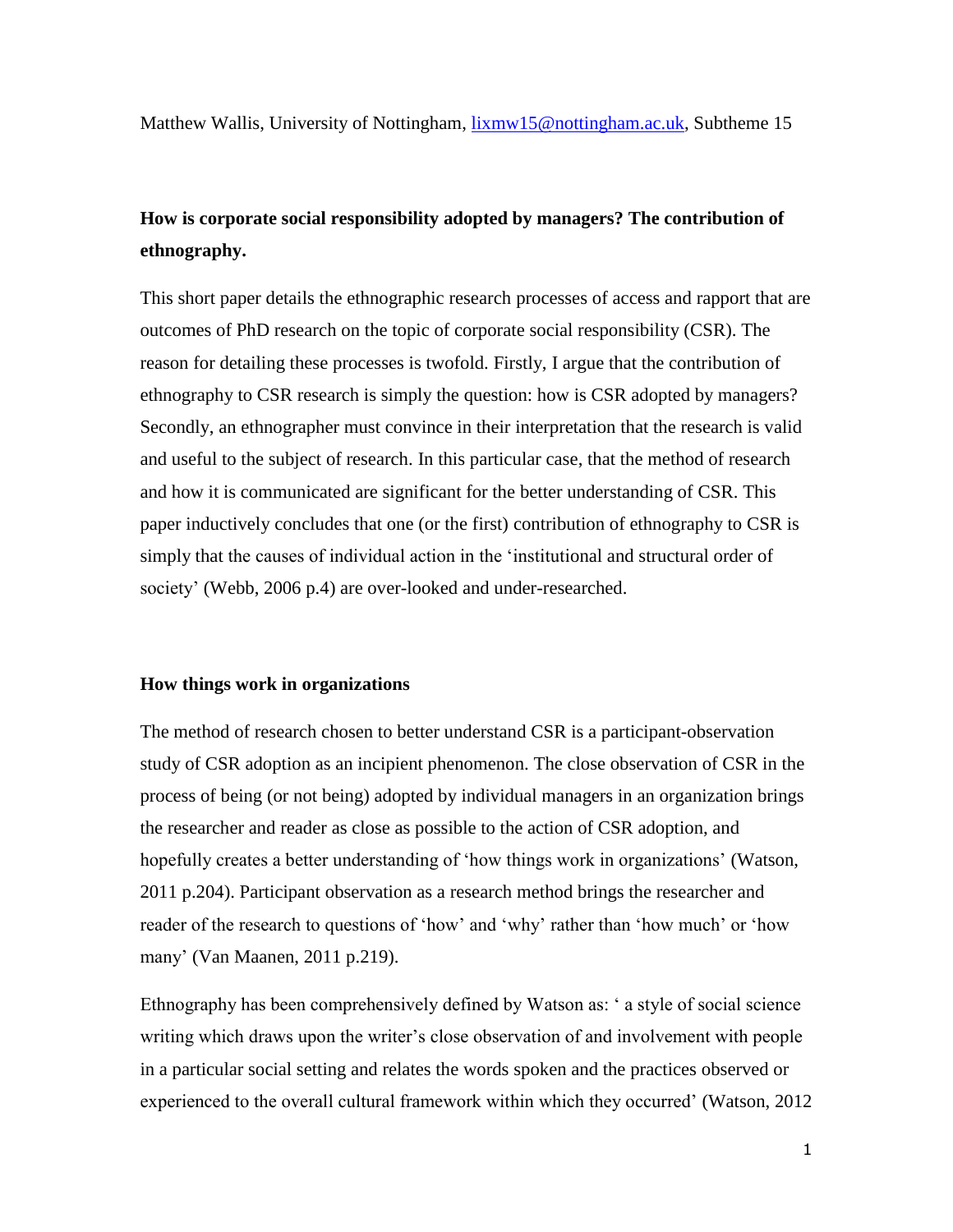p.16). Those who adopt CSR processes and their ideas of what CSR is cannot be successfully researched by all methods, but only by one with 'intensive closeobservational or participative research' which is in fact 'central to ethnographic endeavour' (Watson 2011 p.204). The research must be a 'close study… [of] a particular people, in particular places, doing particular things at particular times.' (Van Maanen, 2006 p.17).

Participant-observation and ethnography, or what Geertz calls 'thick description' (1973 p.4) necessitates a change in the tone of writing from most business research. In order for ethnography to be both academically rigourous and convincing, some of the ground rules laid by Golden-Biddle and Locke include authenticity, plausibility and finally criticality (Golden-Biddle & Locke, 1993). The first two cannot be achieved without the tone of writing in the methods chapter having a 'confessional tale' (Van Maanen, 1988) character that is a 'warts-and-all account of the trials and tribulations of doing ethnography' (Bryman & Bell, 2011 p.704). Criticality means giving the space to the reader to engage with the theory, method and interpretation presented by the ethnographer. This space means being honest and plausible about the field experience and depicting truthfully the disciplined pursuit and subsequent analysis of the data<sup>1</sup>.

#### **Access**

1

Researching CSR adoption on-site as an incipient phenomenon was not a deductive choice. The constraints of academic writing where an introduction comes before a literature review, which prefaces a conceptual framework, which is followed by the methodology means however that it is presented in a linear fashion; one step following the next. The consequence of such a structure is to present for the readers' mind a neat progression of logical steps. This has two rhetorical effects. The first effect is to seemingly demonstrate that the research questions, conceptual framework and fieldwork

<sup>&</sup>lt;sup>1</sup> Data is a problematic word as it denotes a natural-science or hypothetico-deductive, quantitative and even statistical basis upon which the research tests hypotheses or theories. Data is not an exacting enough word to use in the case of this research and much other qualitative research. Nonetheless, convention and needs must, but it is useful to bear in mind this caveat: 'strictly speaking, *data –* things which are given – is a most misleading term. Far better would be *capta*, things which are seized' (Rock, 2001 .30)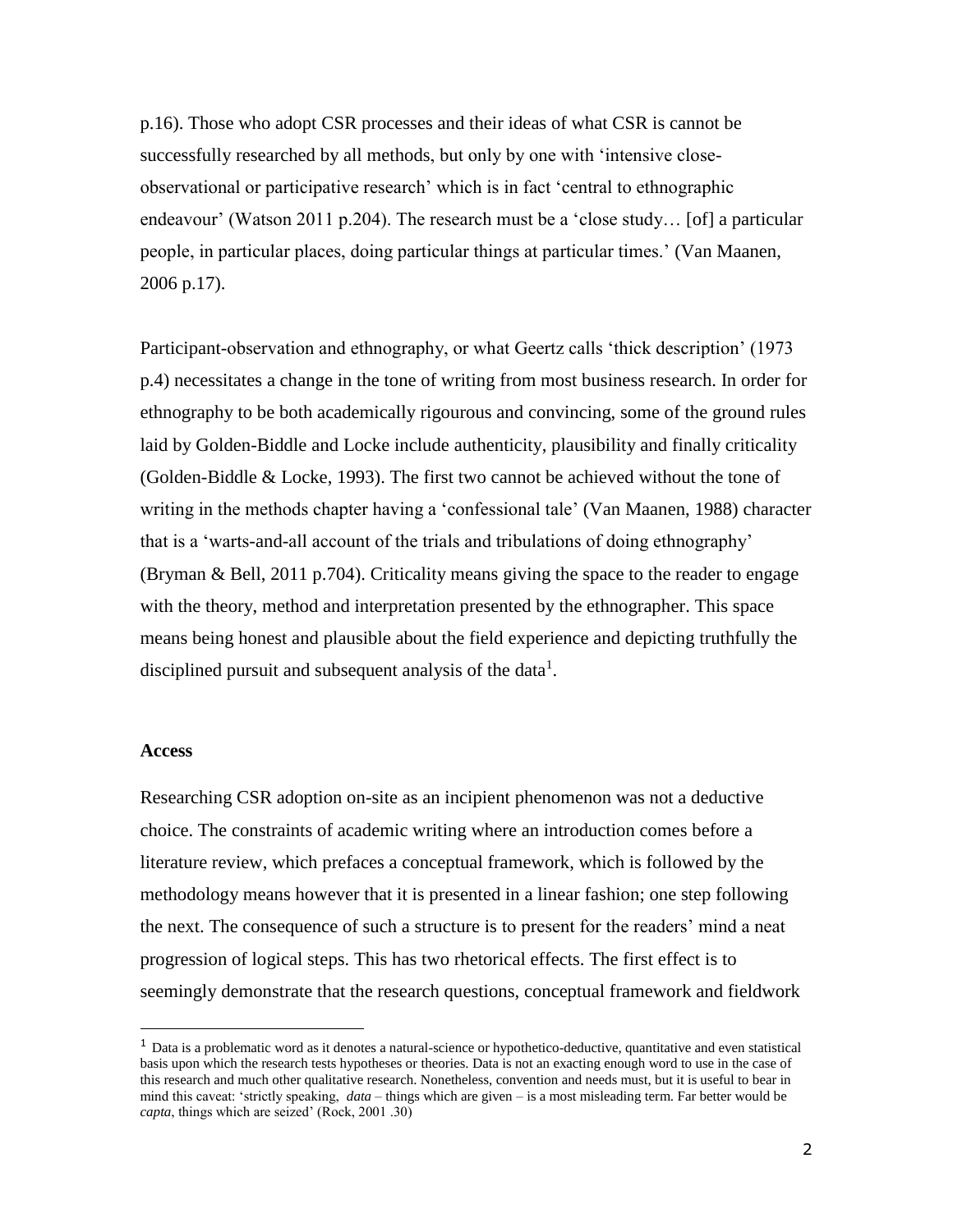are parts of a deductive process. A seamless and scientific path where the phenomenon of CSR adoption and the theoretical premises contained in the conceptual framework that we wish to study presents itself ready for testing upon. This first effect is concerned with the nature of the research subject and research process and cannot be discussed here due to space constraints. The second effect transmits to the reader that access was granted effortlessly to an organization in order to study the incipient phenomenon of CSR adoption. There is ethnographic research where the researcher conveys this type of access (Fine, 1996; 2008 p.240-245). However, a scan of the literature shows this case to be unusual. In fact, the ethnographic literature is full of accounts of the difficulties of access: for instance, Smith (1997) and Thomas (1994) wrote about their difficulties in trying to gain access to technology firms where the gatekeepers were worried about product confidentiality (Smith, 1997; Thomas, 1994).

Jackall (1988) was rejected by 36 large bureaucratic corporations over ten months before 'happenstance and sheer luck' at a tennis match between an academic colleague and business executive began the process of access for 'Moral Mazes' (Jackall, 1988)(p.13). Ho (2009) made a virtue of her university reputation, its alumni network, and the connections it garnered to gain access in order to do an 'ethnography of Wall Street' (Ho, 2009). Buchanan, Boddy and McCalman (1988) observed that this kind of opportunism demonstrated by Jackall and Ho is a prime asset when conducting or gaining access to field research (Buchanan, Boddy, & McCalman, 1988). This observational advice applies to the research process of 'access' in this thesis too. The mix of chance and opportunism demonstrated by Jackall and Ho will also be in evidence when I explain how I gained access to a site where CSR adoption was an incipient phenomenon.

CSR adoption as an incipient phenomenon was not my specific title or exact research interest when I accessed the organization in which I conducted my fieldwork. As I will demonstrate, 'learning in (and out) of the field is uneven, usually unforeseen, and rests more on a logic of discovery and happenstance than a logic of verification and plan.' (Van Maanen 2011 p.220). Like Ho, I relied on the good reputation of my university for its connections to the field of research I was interested in (Beyond Grey Pinstripes, 2010).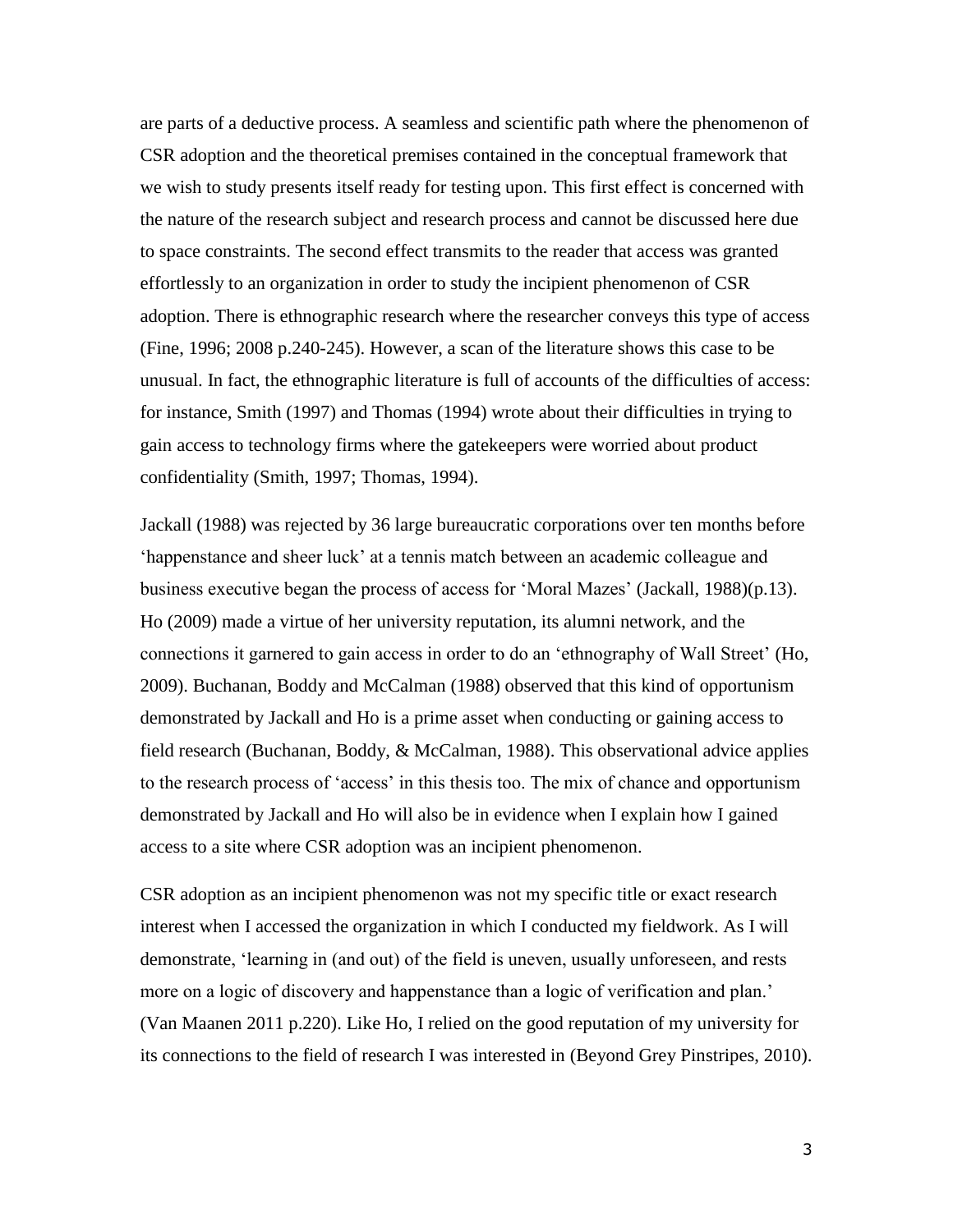This, allied to my plausibility and credentials as an academic with a previous job in an investment bank led to an opportunity grasped quickly.

# **'NM'**

'NM' was an administrative manager looking after MBA placements in my university. He was working as maternity cover and a stop-gap between his other business commitments. He lived in Sheffield, had worked previously in the sports-events industry there, and had personal links in a healthcare firm (ABUK Ltd) that sponsored the professional sports team he had previously worked in. I went to NM looking for contacts in various companies that might trade CSR consultancy work for ethnographic access. At this time NM knew that ABUK Ltd was looking for advice on CSR. He asked me if I was willing to visit the firm and discuss their needs and mine. I seized the opportunity and arranged to visit Sheffield with NM the next week by travelling up in his car.

I was lucky, and got luckier. I travelled up to Sheffield with NM dressed professionally with four copies of a short and very general article that I judged as a perfect introduction for practitioners (e.g. managers) new to CSR titled 'What do we mean by Corporate Social Responsibility' (Moir, 2001). I had a meeting on-site with NM and the General Manager and Media Manager. I explained what I would like to do: study by participant observation the phenomenon of CSR. The research questions and conceptual framework were not deductively mapped out at this stage in the research. In exchange for this access, I would work as a CSR consultant, helping draft reports and CSR statements and advise on CSR strategy to the company on CSR.

I later learned over the lunch table with the General Manager 'BM' that there were many factors to granting me access to his organization. My willingness to visit on-site, my professional demeanour, the expertise gained from my postgraduate degree in CSR, ability to communicate fluently, immediate rapport with him, willingness to come to work every day for six months for no payment were all important. What struck him the most however was my openness to his ideas about CSR; instead of having concrete formulas about and for CSR in his organization. By pointing out the similarities of BM's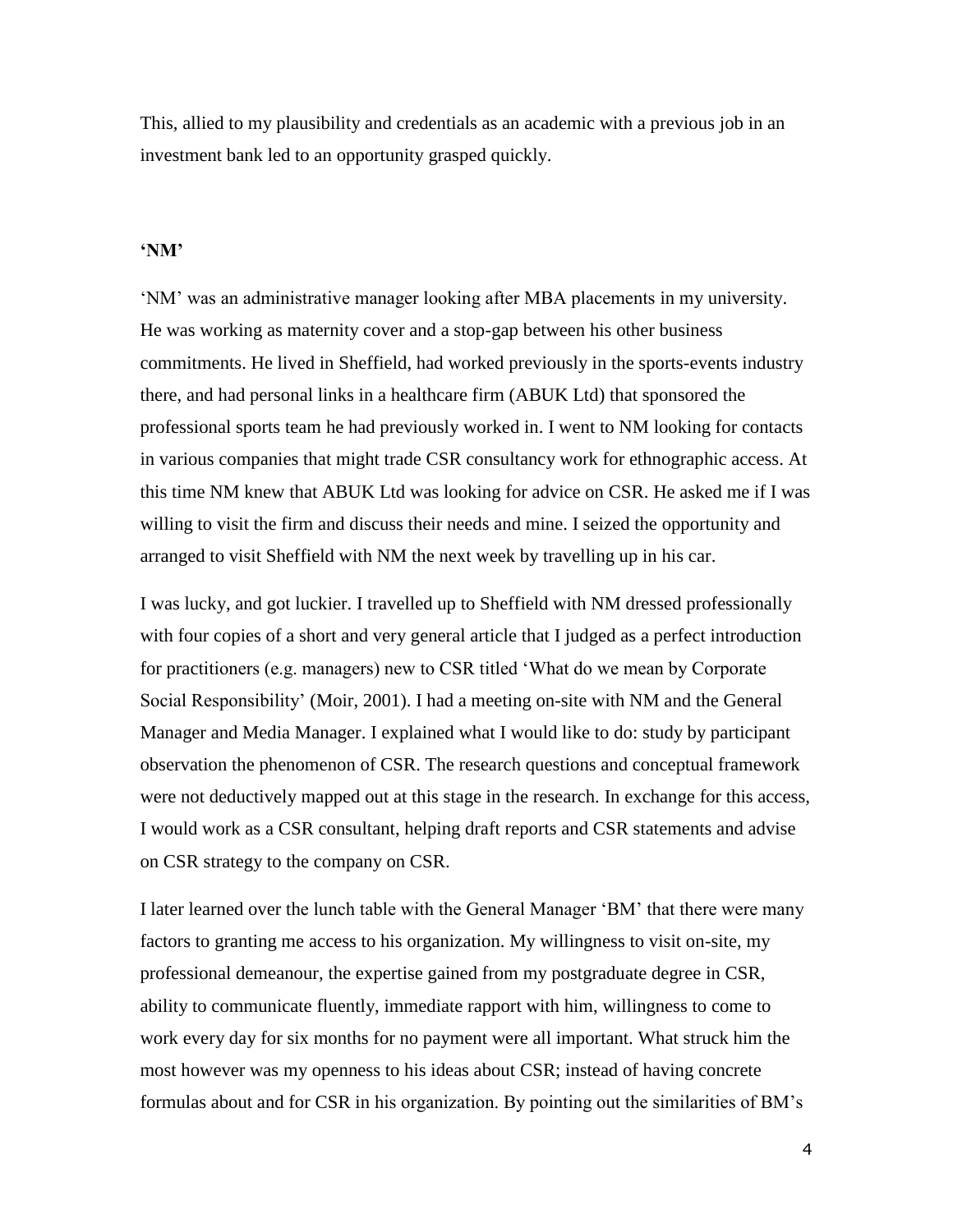ideas to the article by Moir led to him as the gatekeeper being convinced I could help the company with my research project. All these factors could not be prepared for: Fetterman observed that 'ethnographic work is not always orderly. It involves serendipity, creativity, being in the right place at the right or wrong time, a lot of hard work, and oldfashioned luck' (Fetterman, 2009 p.12). With a great deal of serendipity, creativity, being in the right place at the right or wrong time, a lot of hard work, and old-fashioned luck: I was in.

# **Location, rapport and rigour**

In an ethnographic text, meaning is disclosed in the reading process; in how one makes an ethnographic text credible to readers. Rigour and relevance in ethnography is evident when the readers accept that the interpretation of the writer is credible, as multiple interpretations are possible (Golden-Biddle & Locke, 1993 p.598). An ethnographic account needs to persuade readers that the researcher has studied in a particular organization and established such a rapport that it comes as close to the native perspective as possible: this is classified by Geertz as the 'highly personalized' (Geertz, 1989) or as 'confessional tales' as opposed to 'realist tales' (Van Maanen 1988) which communicates the findings of the research more dispassionately and without the researcher as reflexively present in the writing (Bryman & Bell, 2011 p.704). 'Authenticity' of the tale related is necessary (Golden-Biddle & Locke, 1993) to demonstrate rigour, and this is achieved by particularizing the everyday life of the organization and its various members and stakeholders, including the researcher. This particularizing will be evident throughout to provide rigour to the tale; to convince in its authenticity. However it will be particularly present in this methods chapter, as the researcher is in effect the primary research tool of capturing data through 'artful practices' (Garfinkel, 1994).

The first particular to note is that the job or fieldwork was to take place far away from my home and university in Nottingham, I was on a PhD scholarship but the site was many miles away; 10 junctions away up the M1. I made the trek beginning in September 2010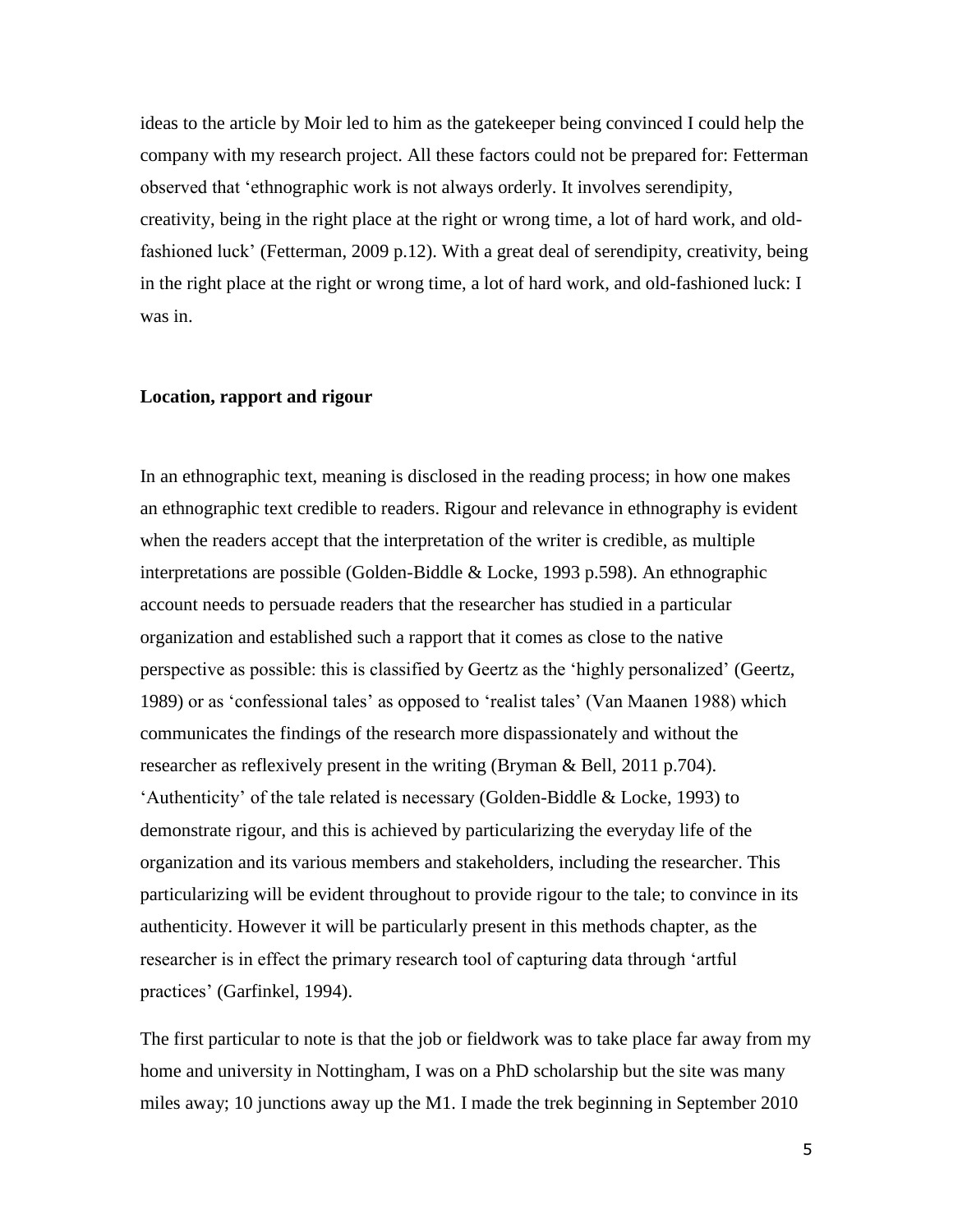in a PhD colleague's grey Nissan Micra which she sold to me (for exactly its list price on autotrader.co.uk) for conveniently all I could afford. I was to have a year of trouble-free if not comedy-free motoring. For the first six months of my ownership, I travelled approximately 17,000 miles in the car up and down to Sheffield in a 92-mile roundtrip.

Ingold states that 'ethnography is at once the most resolutely academic and the most fiercely anti-academic of disciplines' (Ingold, 1996 p.1). Participant observation consists of lengthy fieldwork in a particular social setting (Eriksen, 2001 p.9), and rapport necessarily needs to be to be demonstrated. Rapport cannot be communicated by referencing authors but only with particulars such as these that also add plausibility and authenticity to the research. It adds to the 'richer data set' (Whittle, 2005 p.1307) that ethnography provides.

The reasons I have given particular details about access and rapport in the above two paragraphs is: 'to convince of the reality of the events and situations described' (Bryman & Bell, 2011 p.704). The Micra and I occasioned much comment: 100 kilo plus former rugby players in small bubble-shaped cars will do that. However, this comedy proved invaluable, by laughing at myself along with everybody else, yet praising its fuel economy and efficiency, I made the Sheffield and Yorkshire stalwarts in ABUK Ltd feel at ease. Whereas initially they were unsure of me, and I was thought of as an unknown quantity with strange if not downright suspicious motives: it soon became clear I was simply an eccentric academic, and was as much a *'special case'* (a research-participants phrase) as they were; being Yorkshire people. To put it another way, in terms of the research participants/subjects, 'one had better like them a little and they had better like you' (Rock, 2001 p.33). This was my first lesson in fieldwork: rapport is not generated without being in the field; it cannot be prepared for. As Kleinman stated: 'The first lesson of fieldwork – perhaps the main one – is to develop empathy' (Kleinman, 1996 p.4). You cannot prepare empathy or participant observation as it is in many ways simply 'what we do all the time as human beings' (Watson, 1994, p.8). However, it can be detailed academically and rigorously through detailed fieldnotes and subsequent interpretation: context is key. In this case the context is location matched with a particularized detail.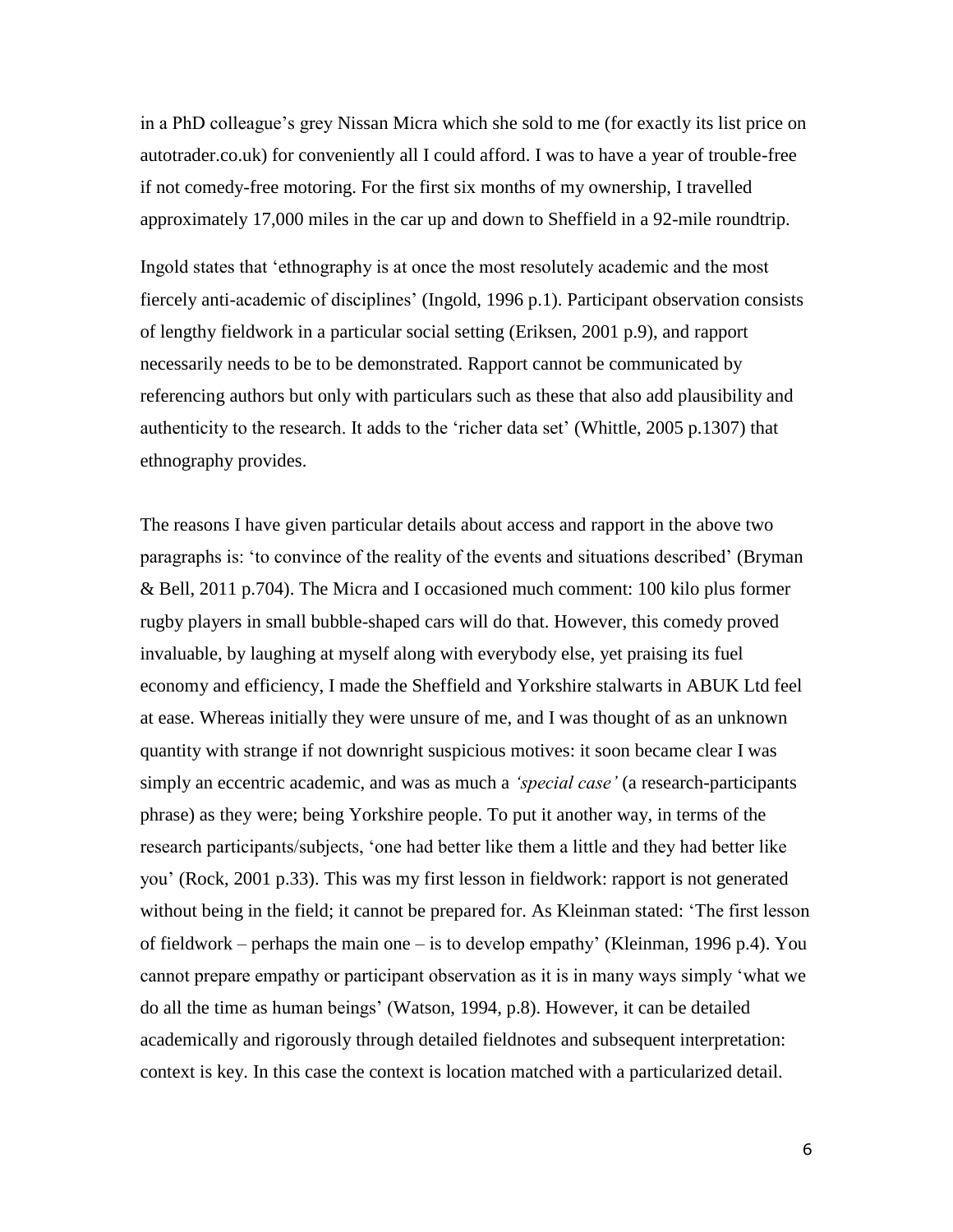# **Conclusion**

My research would continue for seven months at ABUK Ltd where my rapport helped me work in various capacities. More than thirty formal interviews could be conducted, which included all the managerial staff, and meant their willingness to give me time. I would also informally interview more than one hundred ABUK Ltd employees in various places and times, either while helping them on hospital sales visits, off-site charity working or simply in the canteen. With recursive theorising and reviews of the CSR literature, it became increasingly clear that the question of how and why individual managers adopted CSR had not been researched adequately. While Campbell (Campbell, 2007) and other theorists have usefully theorised about field level mimetic, normative and coercive reasons for business organizations adopting CSR (Matten & Moon, 2008; Muthuri & Gilbert, 2011), 'CSR research focusing on the *individual level* is relatively underdeveloped' (Visser, 2007 p.91)

There was very little literature at the level of the individual manager and how they adopted CSR. Even to reveal this lacuna first, one had to be in-situ and have rapport with the subjects of the research. To let those who adopt CSR *'speak for themselves'* (Watson, 1988 p. 2, author's italics). Therefore the first contribution of ethnography to CSR is a simple inductive question.

# **Bibliography**

- Bryman, A., & Bell, E. 2011. *Business research methods: 3rd Edition*: Oxford University Press, USA.
- Buchanan, D., Boddy, D., & McCalman, J. 1988. Getting in, getting on, getting out and getting back. In A. Bryman (Ed.), *Doing Research in Organizations, Routledge, London*: 53-67. London: Routledge.
- Campbell, J. L. 2007. Why would corporations behave in socially responsible ways? An institutional theory of corporate social responsibility. *The Academy of Management Review ARCHIVE*, 32(3): 946-967.
- Eriksen, T. H. 2001. *Small places, large issues: An introduction to social and cultural anthropology*. London: Pluto press Londres.

Fetterman, D. M. 2009. *Ethnography: Step-by-step*: Sage Publications, Inc.

Fine, G. A. 1996. Justifying work: Occupational rhetorics as resources in restaurant kitchens. *Administrative Science Quarterly*: 90-115.

Fine, G. A. 2008. *Kitchens: The culture of restaurant work*: University of California Press.